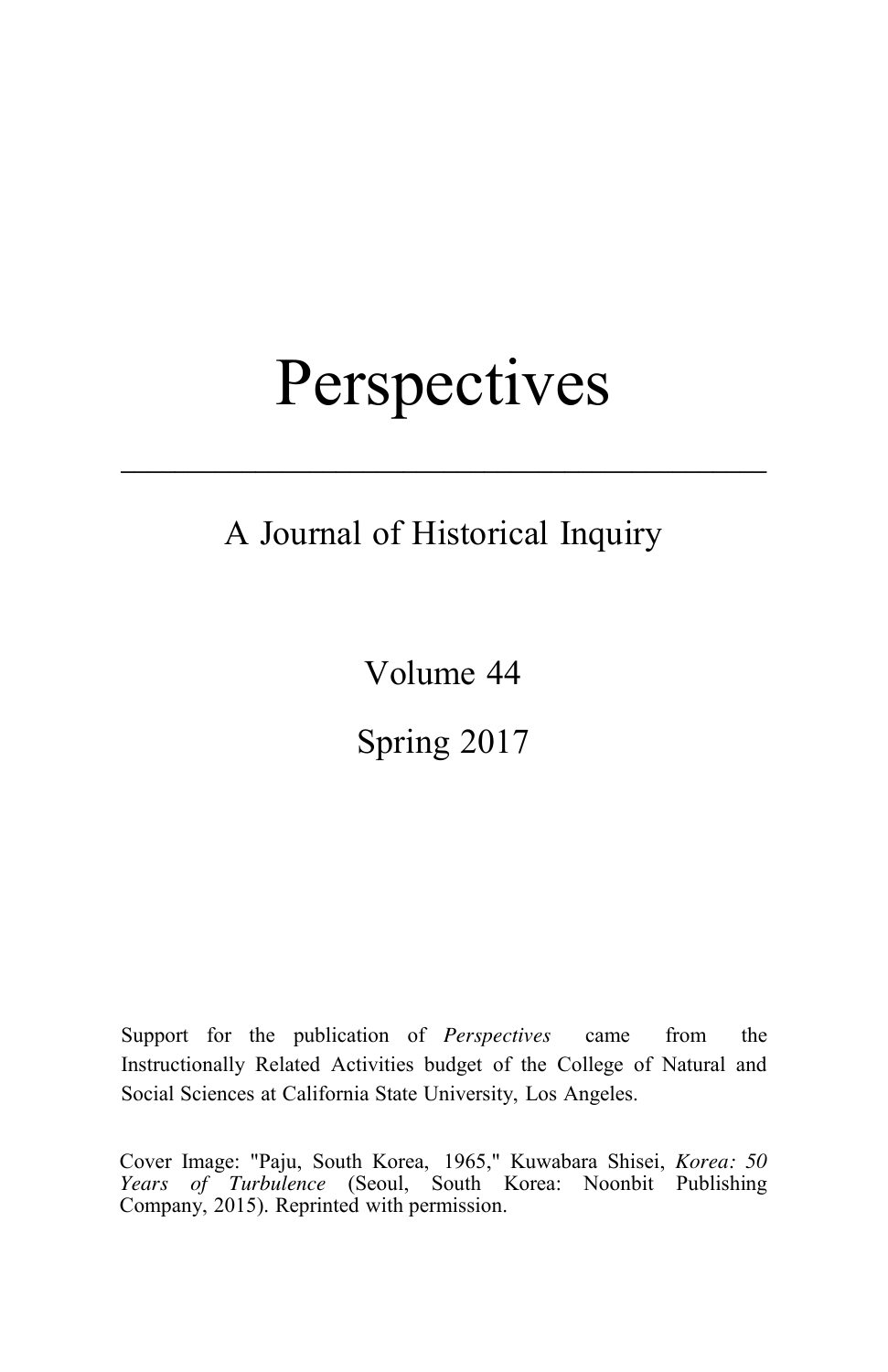#### **Editors – In – Chief**

Nancy Escalante Katherine Mishler

#### **Special Feature Editors**

Citlalli Anahuac Diana Pérez George Skriabin

#### **Book Review Editors**

Cyrene Cruz Michael Todd

#### **Film Review Editors**

Carlos Carbajal Christopher Empett

#### **Historian/Record Keeper**

Lisbeth Perez

#### **Advertisement Coordinators**

Marina Rotaru Monica Valenzuela

#### **Public Relations and Social Media**

Citlalli Anahuac

#### **Faculty Advisor**

Dr. Birte B. Pfleger

© 2017 by Perspectives

All rights reserved. No part of this journal may be reproduced, stored in a retrieval system, or transmitted in any form, except for the inclusion of brief quotations in a review study, without prior permission from the publishers and the student author. Copyright reverts to each author upon further publication of his or her article.

Department of History, California State University, Los Angeles 5151 State University Drive, Los Angeles, CA 90032-822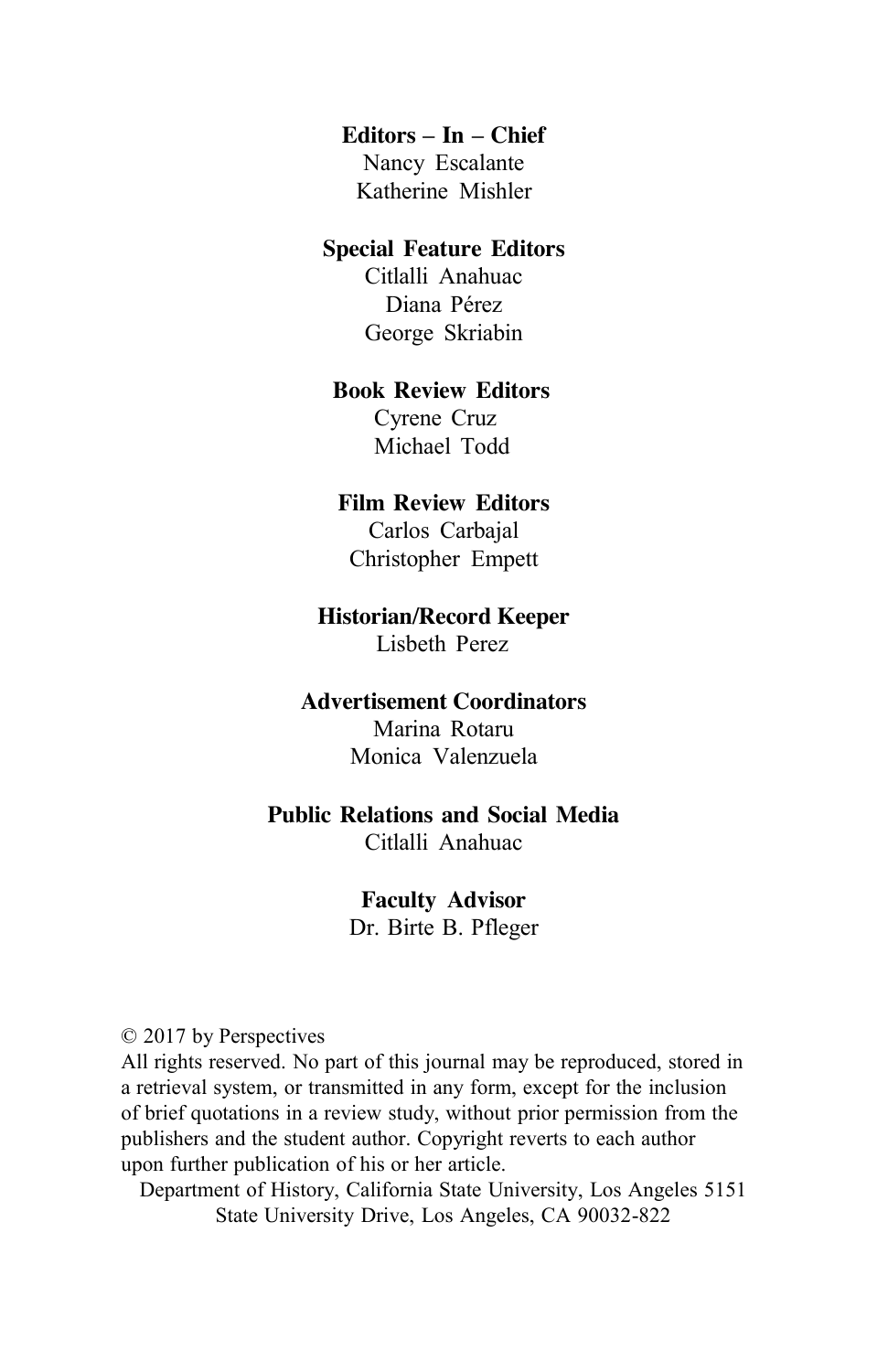### **PERSPECTIVES**

*A Journal of Historical Inquiry*

## **CONTENTS VOLUME XLIV SPRING 2017**

| <b>ARTICLES</b><br>Solving the "Indian Problem:" Indian Relocation to Los Angeles<br>County in the 1950s and 1960s                                          |
|-------------------------------------------------------------------------------------------------------------------------------------------------------------|
| Let's Take a Walk Down Whittier Boulevard: The Significance<br>of the Whittier Boulevard Merchants Association as Community<br>Builders in East Los Angeles |
| César Chávez: A Lamb in the Midst of Lions? Manhood in the<br>California Farm Workers Movement, 1952-1978                                                   |
| Mujeres of the Nicaraguan Revolution: Politicization,<br>Radicalization, and Gender Consciousness                                                           |
| Narratives of Women's Agency and Victimization: South<br>Korean Military Sex Workers' Construction of Identity During<br>the 1960s-1970s                    |
| <b>SPECIAL FEATURES</b>                                                                                                                                     |
| The Los Angeles Uprising                                                                                                                                    |
|                                                                                                                                                             |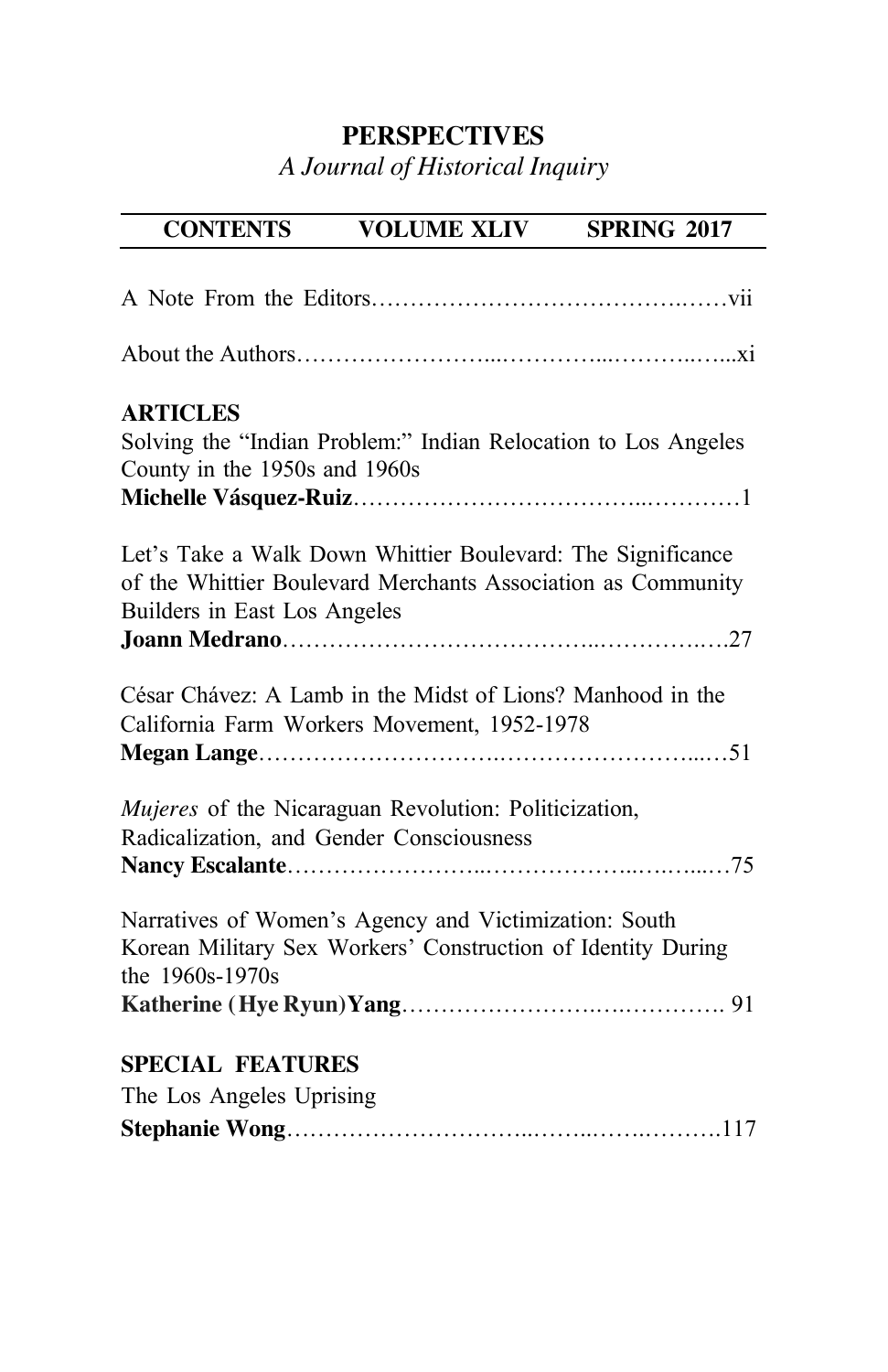| In Pursuit of History: Beyond the Degree                                          |
|-----------------------------------------------------------------------------------|
| Citlalli Anahuac, Diana Perez, George Skriabin119                                 |
| <b>BOOK REVIEWS</b>                                                               |
| Lynn Hunt. Writing History in the Global Era                                      |
|                                                                                   |
| Jane Kamensky. The Exchange Artist: A Tale of High-Flying                         |
| Speculation in America's First Banking Collapse                                   |
|                                                                                   |
| Tim Whitmarsh. Battling the Gods: Atheism in the Ancient<br>World                 |
|                                                                                   |
|                                                                                   |
| David Andress. Beating Napoleon: How Britain Faced Down<br>Her Greatest Challenge |
|                                                                                   |
|                                                                                   |
| Rachel Hope Cleves. Charity & Sylvia: A Same Sex Marriage in                      |
| Early America                                                                     |
|                                                                                   |
| Lillian Faderman. The Gay Revolution: The Story of the Struggle                   |
| Monical Perales. Smeltertown: Making and Remembering a                            |
| Southwest Border Community                                                        |
|                                                                                   |
| Stewart L. Gordon. When Asia was the World: Traveling                             |
| Merchants, Scholars, Warriors, and Monks Who Created the                          |
| Riches of the East                                                                |
|                                                                                   |